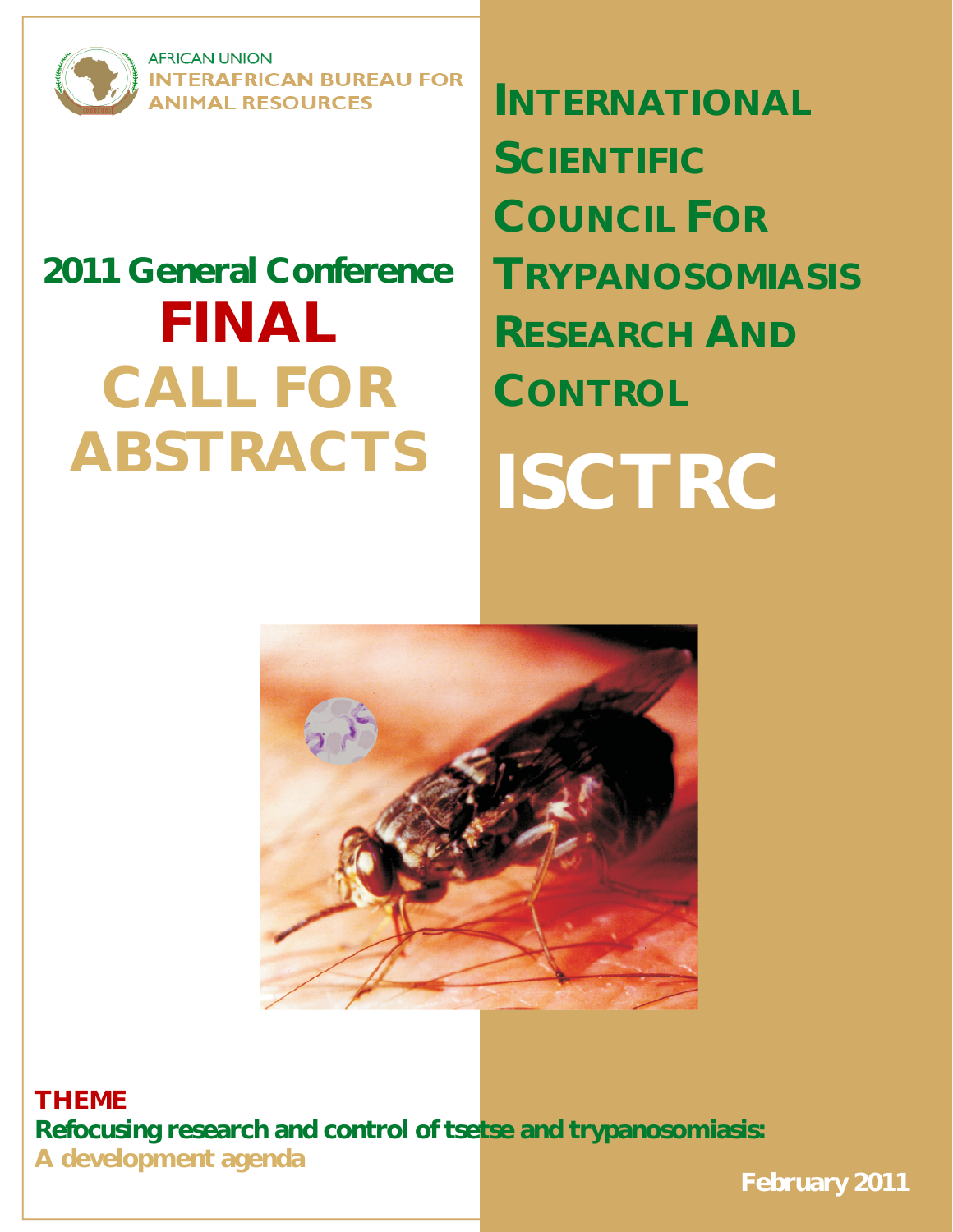# **INTRODUCTION**

The international Scientific Council for Trypanosomiasis Research and Control (ISCTRC) is a strategic partnership platform to promote international cooperation in the fight against trypanosomiasis, a disease that is one of Africa's greatest constraints to socio-economic development and that severely affects human and livestock health, limits livestock productivity and land use, causes poverty and perpetuates underdevelopment on the continent.

International Scientific Council for Trypanosomiasis Research and Control (ISCTRC) biennial general conference is one of the organs of the Council where reports of researches, intervention activities, and developments in Member States are presented and training, dissemination of relevant information and publications are advanced. It is also a forum for promoting exchanges between researchers, field and control workers.

# **Stakeholders**

- • Ministries of foreign affairs
- • Ministries of public health
- • Veterinary departments
- • Medical departments and laboratories
- International organizations
- Academic institutions
- Research institutions

The African Union's Department of Rural Economy and Agriculture (AU/DREA) presents its complements to the ministries of Foreign Affairs of all African Union Member States and has the honour to inform the latter that the 31st meeting of the ISCTRC, organized under the auspices of the AU/DREA, will be held from **12th to 16th September 2011 in Bamako, Mali.** 

# **Thematic area 1**

#### **Review of research and control activities**

- Country reports, covering 2009-2011 only
- Pan-African tsetse and trypanosomiasis eradication campaign (PATTEC) reports
- Existing and future strategies for tsetse and trypanosomiasis research, control/eradication

#### **Thematic area 2**

#### **Protozoology, immunology and diagnosis**

Identification of trypanosomes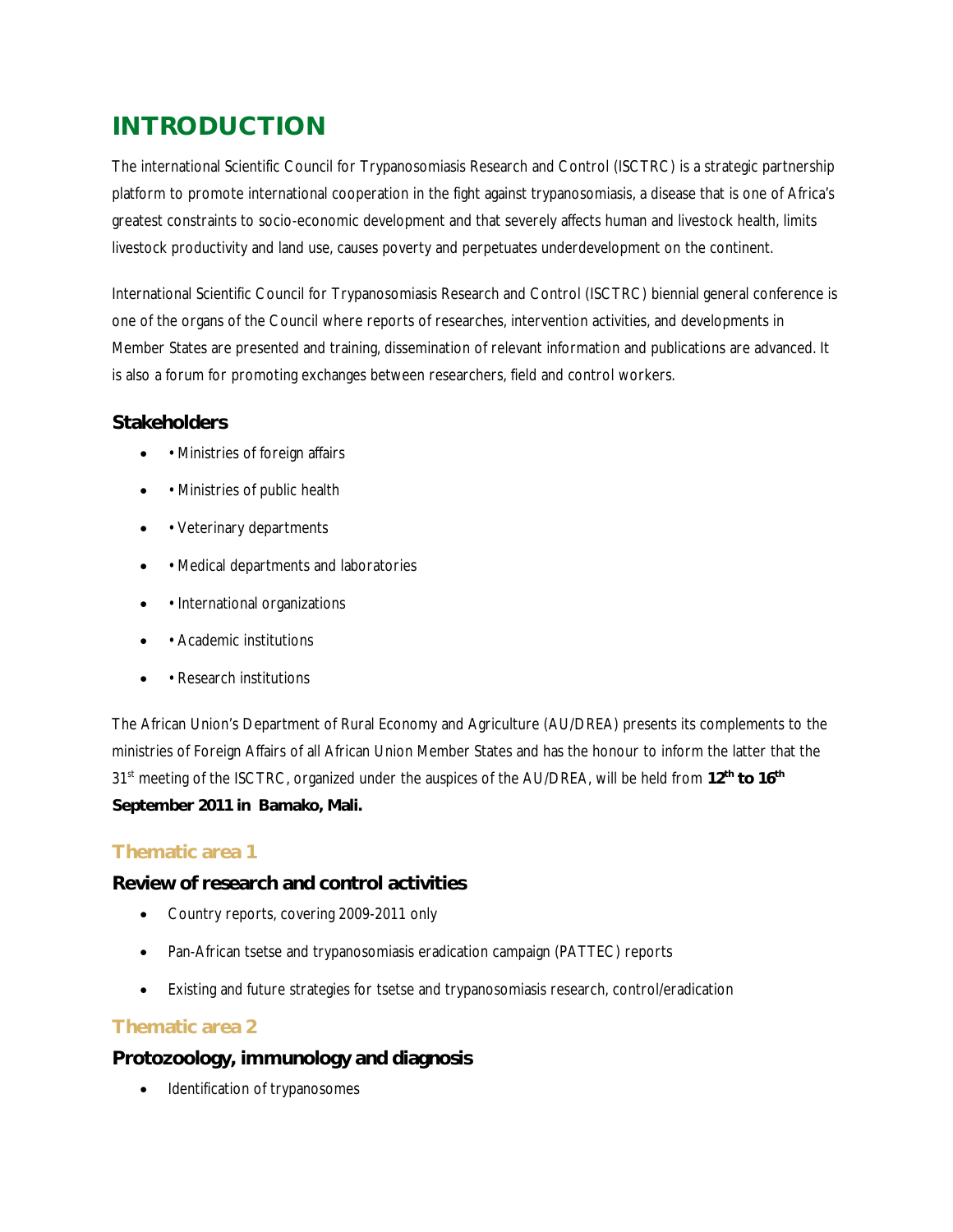- Life cycle and in-vitro cultivation
- Physiology of trypanosomes
- Experimental pathology
- Immunological methods of diagnosis

### **THEMATIC AREA 3**

# **Entomology**

- Geographical distribution of glossina spp.
- Effect of physical and climatic changes on tsetse populations distribution
- Biology of glossina (behaviour, genetics, attractants etc.)
- Taxonomy studies (conventional, cytotaxonomy, isoenzymes etc.)

# **THEMATIC AREA 4**

#### **Human trypanosomiasis**

- Epidemiology
- Clinical signs and pathology
- Diagnosis
- Chemotherapy

#### **THEMATIC AREA 5**

#### **Animal trypanosomiasis**

- Epizootiology
- Pathogenesis and pathology
- Chemotherapy, chemoprophylaxis and chemoresistance
- Trypanotolerance

#### **THEMATIC AREA 6**

#### **Glossina control and eradication**

- By insecticides
- By traps and targets
- By insecticide-treated animals
- By biological methods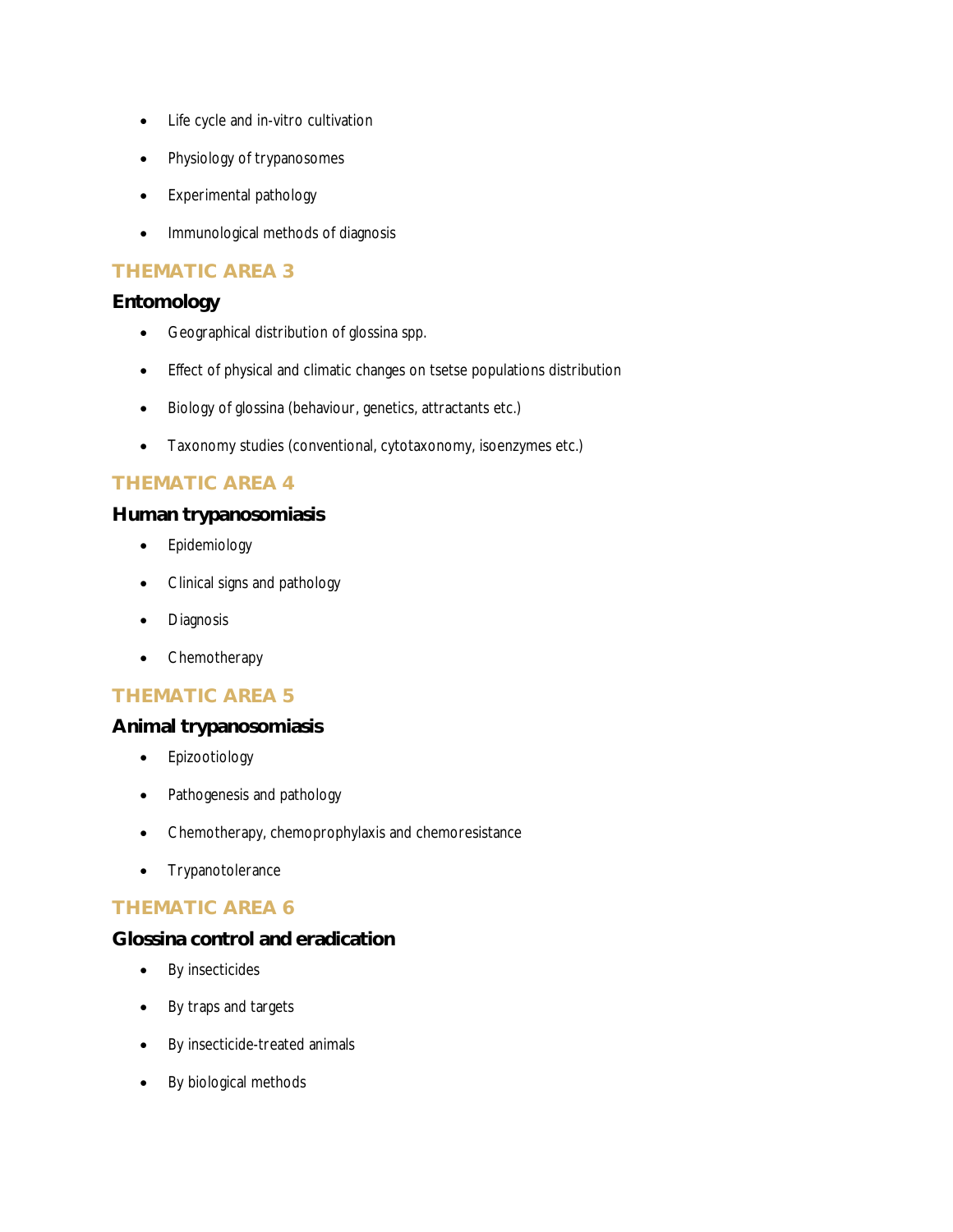- By sequential aerosol technique (SAT)
- By other methods
- Effect of insecticide treatments on the environment

# **THEMATIC AREA 7**

#### **Land use and Environment**

- Natural resources
- Community participation
- Geographic Information System (GIS) for T&T programmes

#### **THEMATIC AREA 8**

- Socioeconomics
- Capacity building